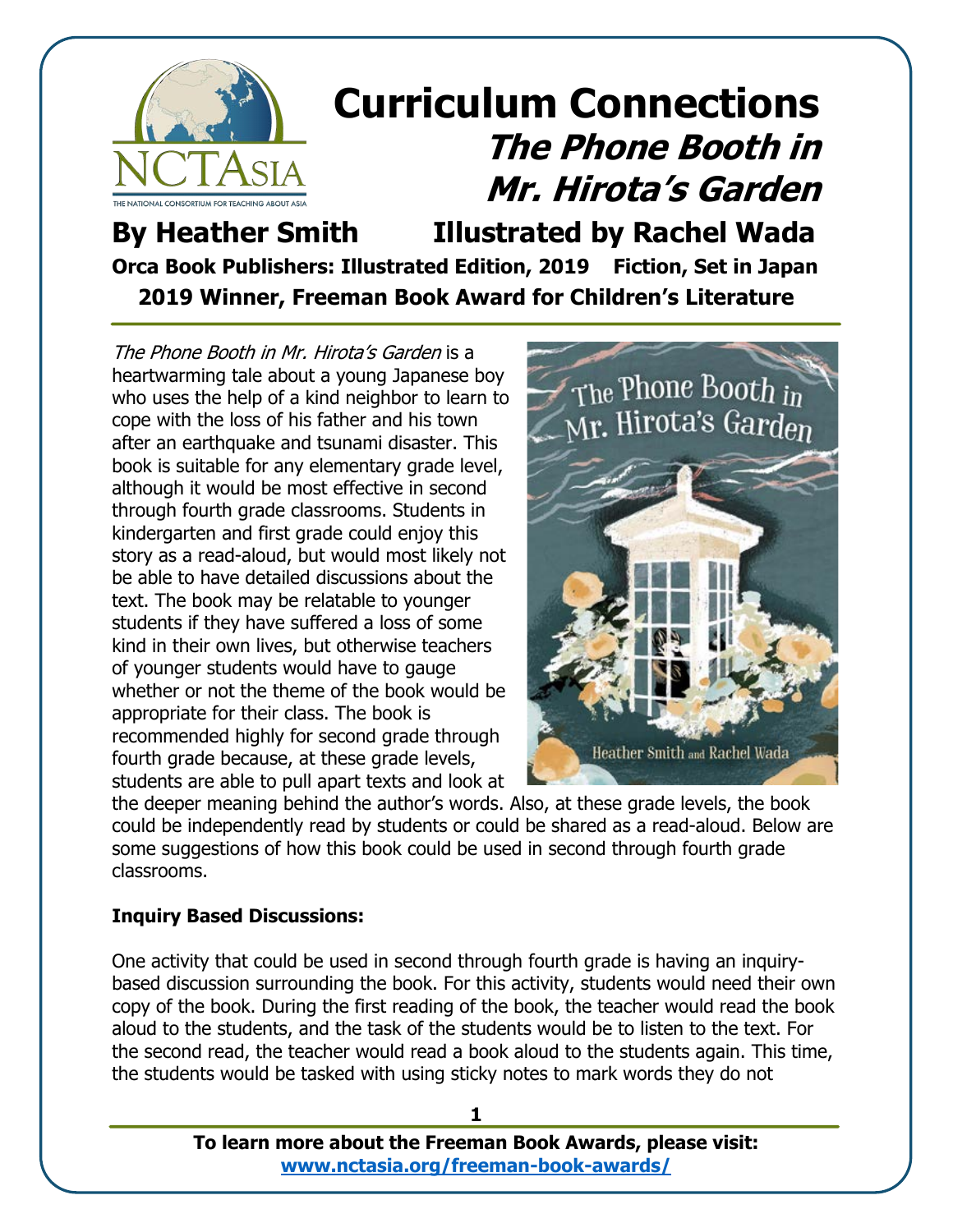

**By Heather Smith Illustrated by Rachel Wada Orca Book Publishers: Illustrated Edition, 2019 Fiction, Set in Japan 2019 Winner, Freeman Book Award for Children's Literature**

understand in the text, parts of the text that interest them, and questions that they have about the text. Students can quickly mark parts of the text that interest them with an exclamation point drawn on a sticky note, and they can mark the questions by writing a question mark on a sticky note. At the end of the second reading, the teacher should record all of the students' questions. At this stage, the teacher does not discuss the questions unless there are questions that signify a misunderstanding about the text. Students then write and/or draw about one question they have about the text. Before the third and independent reading, address any vocabulary-based questions or questions that have one correct answer from the text. Then encourage students to read the story independently or with a partner. Have students record something different they notice when reading the text on their own or with a partner.

The final component of inquiry-based discussion is having the discussion itself. Before having the discussion, the teacher should develop questions that will require students to think critically about the text. The questions should be able to be supported with evidence from the text. For each discussion, only one to three questions need to be chosen. Some example questions for this text are: why did the author say that a big watery hand took Makio's (pronounced: ma-KEY-o) voice away, how did the ocean impact the story, and how did the phone booth impact the story? With older students, it is possible to use some of the questions they developed for the discussion. Share one of the questions with the students ahead of time. Allow them a few minutes to write down their answers and to cite evidence from the text. In younger grades, this may simply look like recording the author's words and writing down an estimated page number.

When students are finished with answering the question on paper, have them gather in a circle. The teacher's role in the discussion is to only ask questions. The students can take turns sharing their answers with the group, ensuring that they quote evidence from the text. Students should be taught how to politely agree and disagree with each other's thoughts. Inquiry based discussions should typically last for twenty to thirty minutes. If the class is large, students can be broken up into two groups.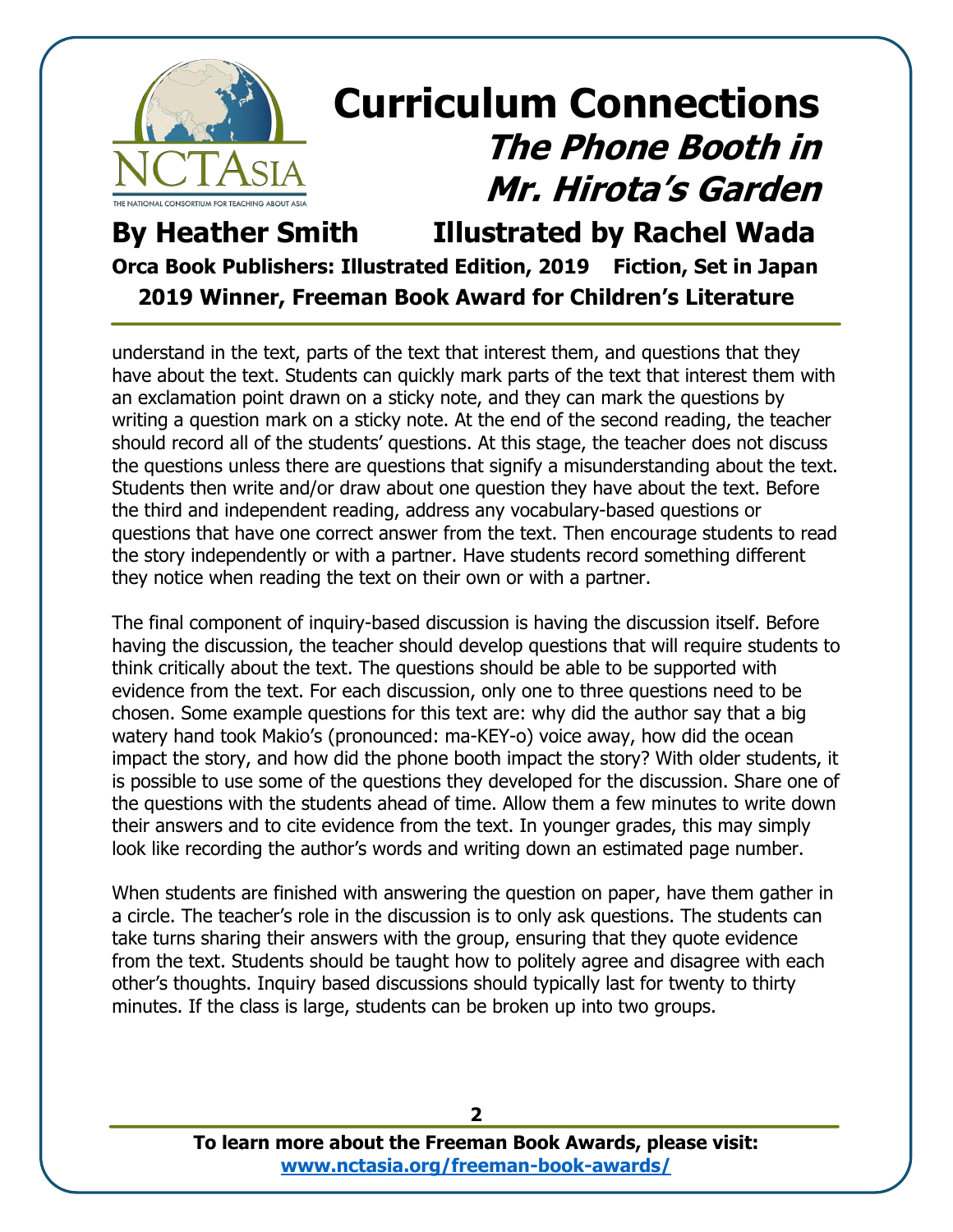

### **By Heather Smith Illustrated by Rachel Wada**

**Orca Book Publishers: Illustrated Edition, 2019 Fiction, Set in Japan 2019 Winner, Freeman Book Award for Children's Literature**

#### **Common Core Standards that fit this activity include:**

#### [CCSS.ELA-LITERACY.RL.2.1](http://www.corestandards.org/ELA-Literacy/RL/2/1/)

Ask and answer such questions as who, what, where, when, why, and how to demonstrate understanding of key details in a text.

#### [CCSS.ELA-LITERACY.RL.2.2](http://www.corestandards.org/ELA-Literacy/RL/2/2/)

Recount stories, including fables and folktales from diverse cultures, and determine their central message, lesson, or moral.

#### [CCSS.ELA-LITERACY.RL.3.1](http://www.corestandards.org/ELA-Literacy/RL/3/1/)

Ask and answer questions to demonstrate understanding of a text, referring explicitly to the text as the basis for the answers.

#### [CCSS.ELA-LITERACY.RL.3.2](http://www.corestandards.org/ELA-Literacy/RL/3/2/)

Recount stories, including fables, folktales, and myths from diverse cultures; determine the central message, lesson, or moral and explain how it is conveyed through key details in the text.

#### **Comprehension Strategies:**

There are many comprehension strategies that can be taught using *The Phone Booth in* Mr. Hirota's Garden. One of the skills this text can be used for is making inferences. Learning how to make inferences can often be a challenge for students of any age, but this text provides many opportunities to allow students to practice this skill. One part of the book teachers could discuss is when the author writes about the ocean saying O-hio but then one day it roared. Teachers can ask students to draw conclusions about why the author chose to include this section in the text. They can help students make connections between O-hi-o, the sound the waves are making, and the shortened version of the Japanese greeting for saying good morning, *ohayo* おはよう (pronounced: oh-HI-yo).

Another section of the book to look at is when the author writes "[a]n old fashion phone sat on the table. It had no plugs or wires. It was a phone connected to

> **To learn more about the Freeman Book Awards, please visit: [www.nctasia.org/freeman-book-awards/](https://nctasia.org/freeman-book-awards/)**

#### **3**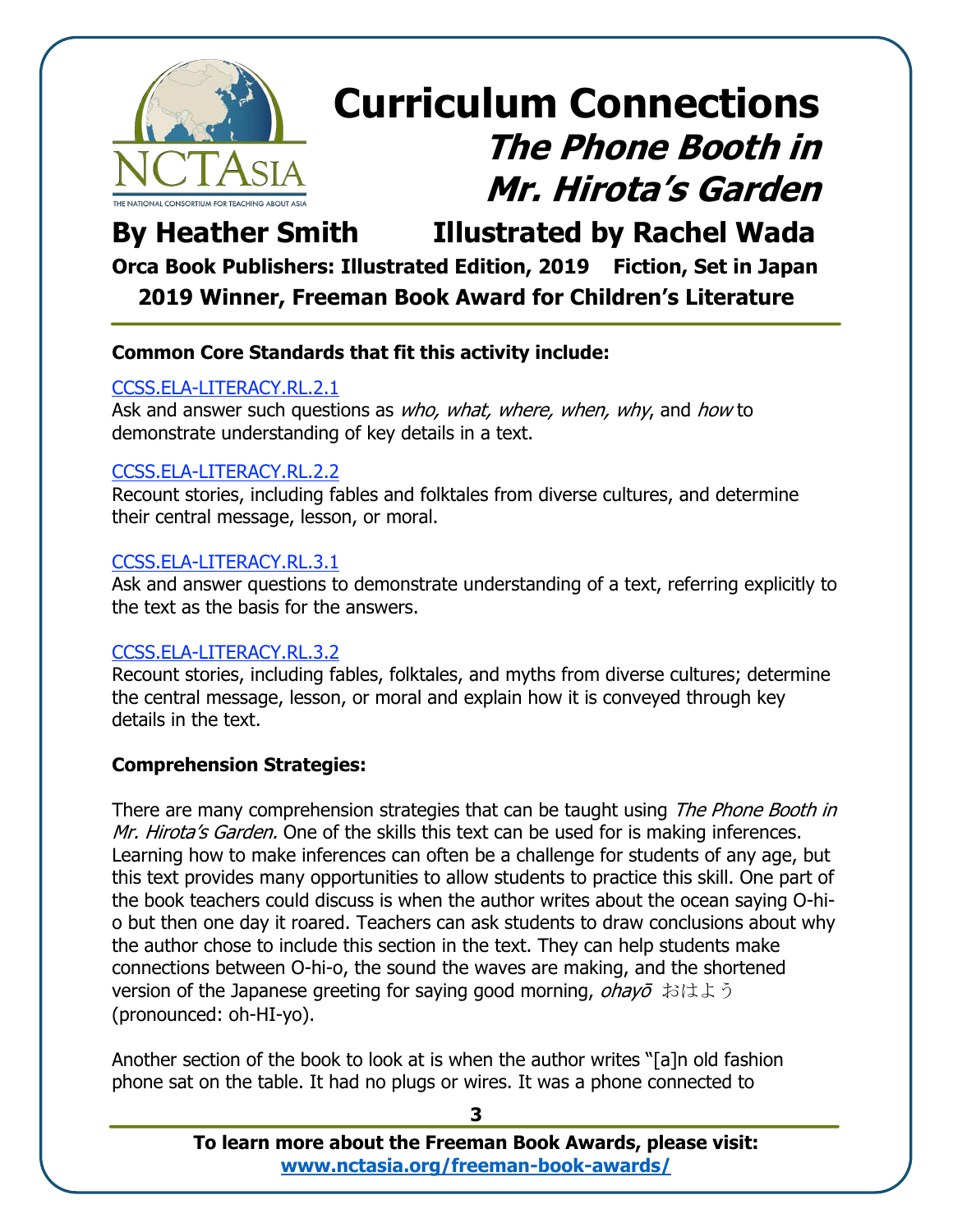

### **By Heather Smith Illustrated by Rachel Wada Orca Book Publishers: Illustrated Edition, 2019 Fiction, Set in Japan 2019 Winner, Freeman Book Award for Children's Literature**

nowhere." The students can draw conclusions about why Mr. Hirota would choose to use a phone booth and why the phone was connected to nowhere. The students can also make inferences about how and why the phone booth was able to help Makio. Note: the word  $\omega h a y \bar{\omega}$  in Japanese is a shortened version of "good morning" and is pronounced almost exactly like the name of the U.S. state Ohio. The full morning greeting is *ohayō gozaimasu* おはようございます (pronounced: oh-HI-YO | GO-ZA-EH-MAH-su)

#### **Common Core Standard that fit this activity include:**

#### [CCSS.ELA-LITERACY.RL.4.1](http://www.corestandards.org/ELA-Literacy/RL/4/1/)

Refer to details and examples in a text when explaining what the text says explicitly and when drawing inferences from the text.

Discussing the author's craft is another powerful skill that can be taught easily by using this text. The author uses a lot of interesting techniques that would be both easy and engaging to discuss with students. The most noticeable style of this author is using different fonts for different sections of the book. Students can discuss why the author chose to write the words "It roared" in bold and slightly bigger texts, then wrote the words "rumble, boom, [and] crash" in all caps and much larger text. Invite students to find other parts of the text where the font size or style changes. Students can discuss as a whole group, in a small group, or with partners about why the author may have chosen these font changes.

This story would also be effective for discussing the author's purpose. While the students could draw general conclusions about the author's purpose for writing based on the words in the text, there are also author notes in the back of the book that would help students discover the author's purpose for writing in more depth. The notes describe the real-life story of Itaru Sasaki (pronounced: ee-TA-rue | sa-SA-key) and how he built a phone booth in his garden to deal with the loss of a cousin. Then, when the 3/11 tsunami hit, more and more people came to use the phone booth (see the Culture Notes document for more). Students could research more about Itaru Sasaki by looking at the many websites that have recorded his story online.

**4**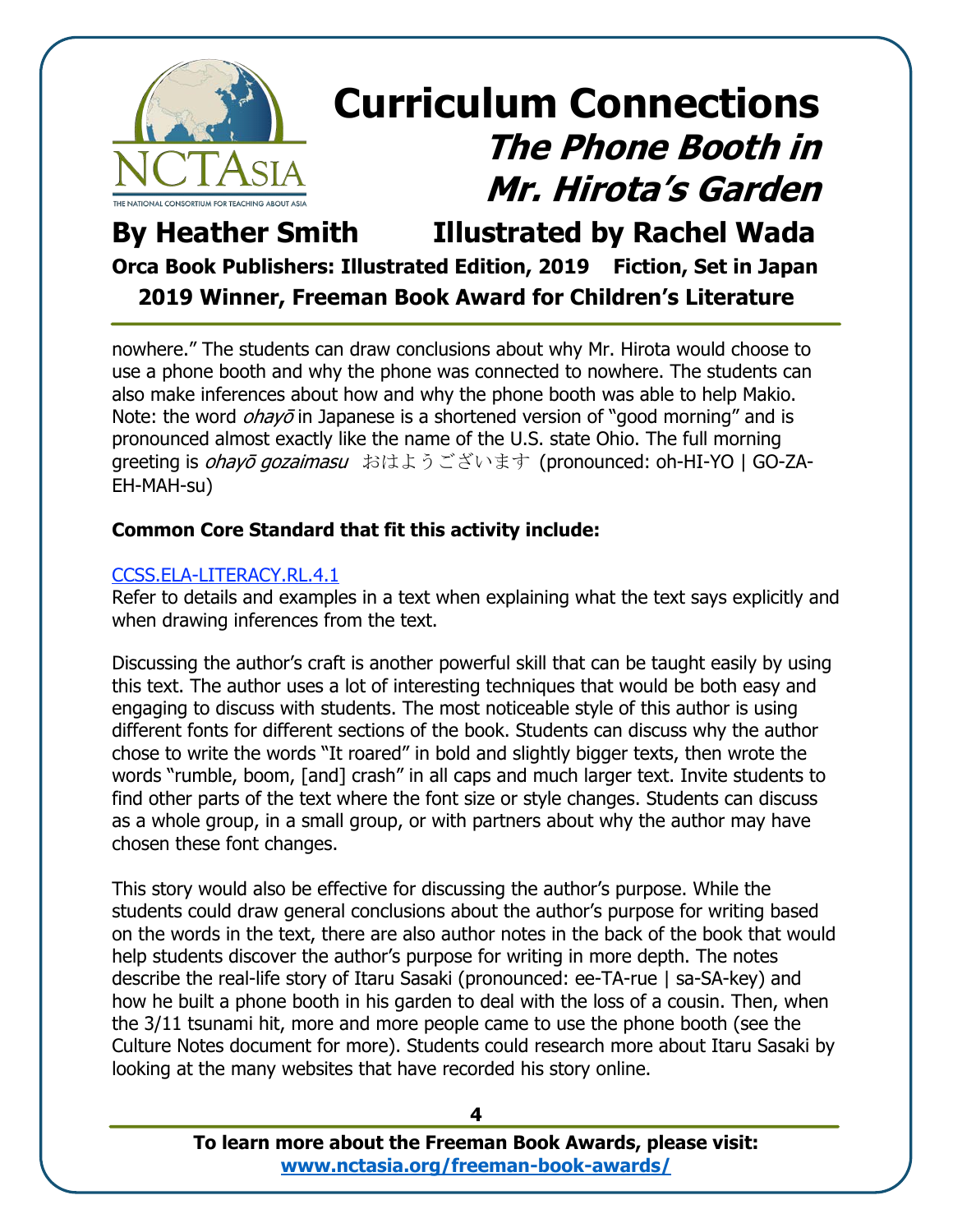

### **By Heather Smith Illustrated by Rachel Wada Orca Book Publishers: Illustrated Edition, 2019 Fiction, Set in Japan 2019 Winner, Freeman Book Award for Children's Literature**

Vocabulary is another strategy that this text could be used to explore. This text uses a variety of colorful language for students to examine. Some examples of these words are "snatched," "village," "crept," "lapped," and "phone booth." Students could use the vocabulary in this text to complete Frayer Models, design word clouds, complete word sorts, and create word webs.

### **A Common Core Standard that fits this activity is:**

### [CCSS.ELA-LITERACY.RL.3.4](http://www.corestandards.org/ELA-Literacy/RL/3/4/)

Determine the meaning of words and phrases as they are used in a text, distinguishing literal from nonliteral language.

#### **Writing Activities:**

There are several different writing options that could accompany the reading of this text. This book would be a great mentor text for helping students to develop their own writing styles. Similar to discussing craft, students could examine how different font sizes and styles effect the meaning of the text and the way that it is read by a reader. Students can then experiment with changing their own text sizes and styles to help emphasize their own writing in a narrative piece.

#### **Common Core Standards that fit this activity include:**

#### [CCSS.ELA-LITERACY.W.2.3](http://www.corestandards.org/ELA-Literacy/W/2/3/)

Write narratives in which they recount a well-elaborated event or short sequence of events, include details to describe actions, thoughts, and feelings, use temporal words to signal event order, and provide a sense of closure.

#### [CCSS.ELA-LITERACY.W.3.3](http://www.corestandards.org/ELA-Literacy/W/3/3/)

Write narratives to develop real or imagined experiences or events using effective technique, descriptive details, and clear event sequences.

Another idea for a writing piece would be comparing this text with another text or comparing the ocean in the story with the character Makio. Although the ocean is not

**5**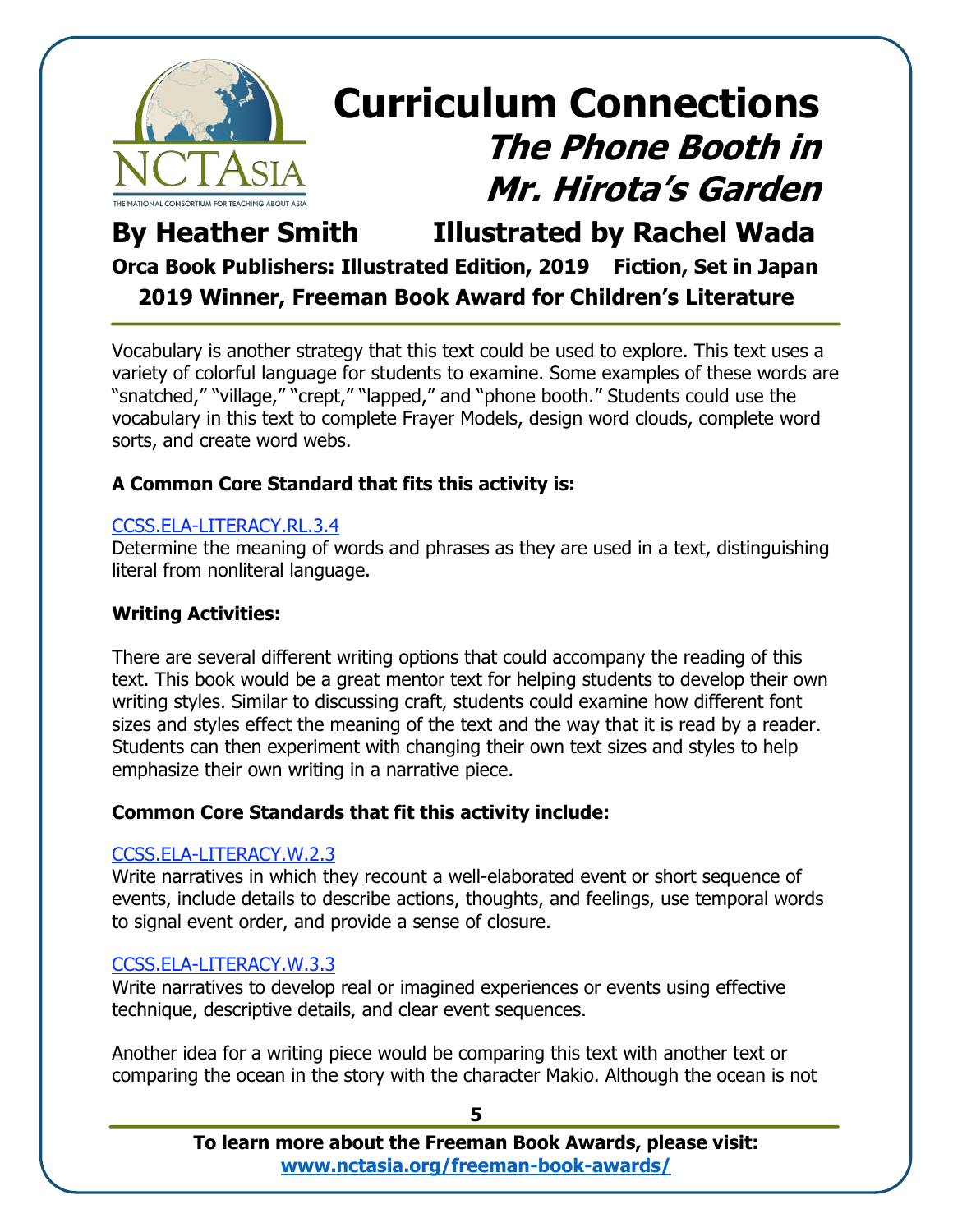

### **By Heather Smith Illustrated by Rachel Wada Orca Book Publishers: Illustrated Edition, 2019 Fiction, Set in Japan 2019 Winner, Freeman Book Award for Children's Literature**

exactly a character in the story, it is viewed by Makio as if it almost has a personality. Students could compare the ocean seeming angry with Makio's feelings of anger. Students could also compare themselves with Makio as another option, since making connections with characters in a story helps students to relate to a text in more depth. One more short writing piece students could work on is writing a script for another conversation Makio or another villager might have with the phone both.

#### [CCSS.ELA-LITERACY.RL.2.6](http://www.corestandards.org/ELA-Literacy/RL/2/6/)

Acknowledge differences in the points of view of characters, including by speaking in a different voice for each character when reading dialogue aloud.

#### [CCSS.ELA-LITERACY.RL.3.9](http://www.corestandards.org/ELA-Literacy/RL/3/9/)

Compare and contrast the themes, settings, and plots of stories written by the same author about the same or similar characters (e.g., in books from a series)

This book could be connected to a science unit on weather. Students could conduct research on tsunamis and how they impact different areas. This could lead to writing a research report or creating a lapbook or trifold display. For a social studies writing piece, students could research the history of the phone booth and write about how it was used and why we no longer use these in the U.S. and Japan. This text could also be a component to a larger unit about Japan. Teachers can use other videos, texts, and online sources to have students learn more about Japan. Students can learn how to write haiku poetry and use *The Phone Booth in Mr. Hirota's Garden* as inspiration to write their own haiku about the book.

#### **Common Core Standards that fit this activity include:**

#### [CCSS.ELA-LITERACY.W.2.2](http://www.corestandards.org/ELA-Literacy/W/2/2/)

Write informative/explanatory texts in which they introduce a topic, use facts and definitions to develop points, and provide a concluding statement or section.